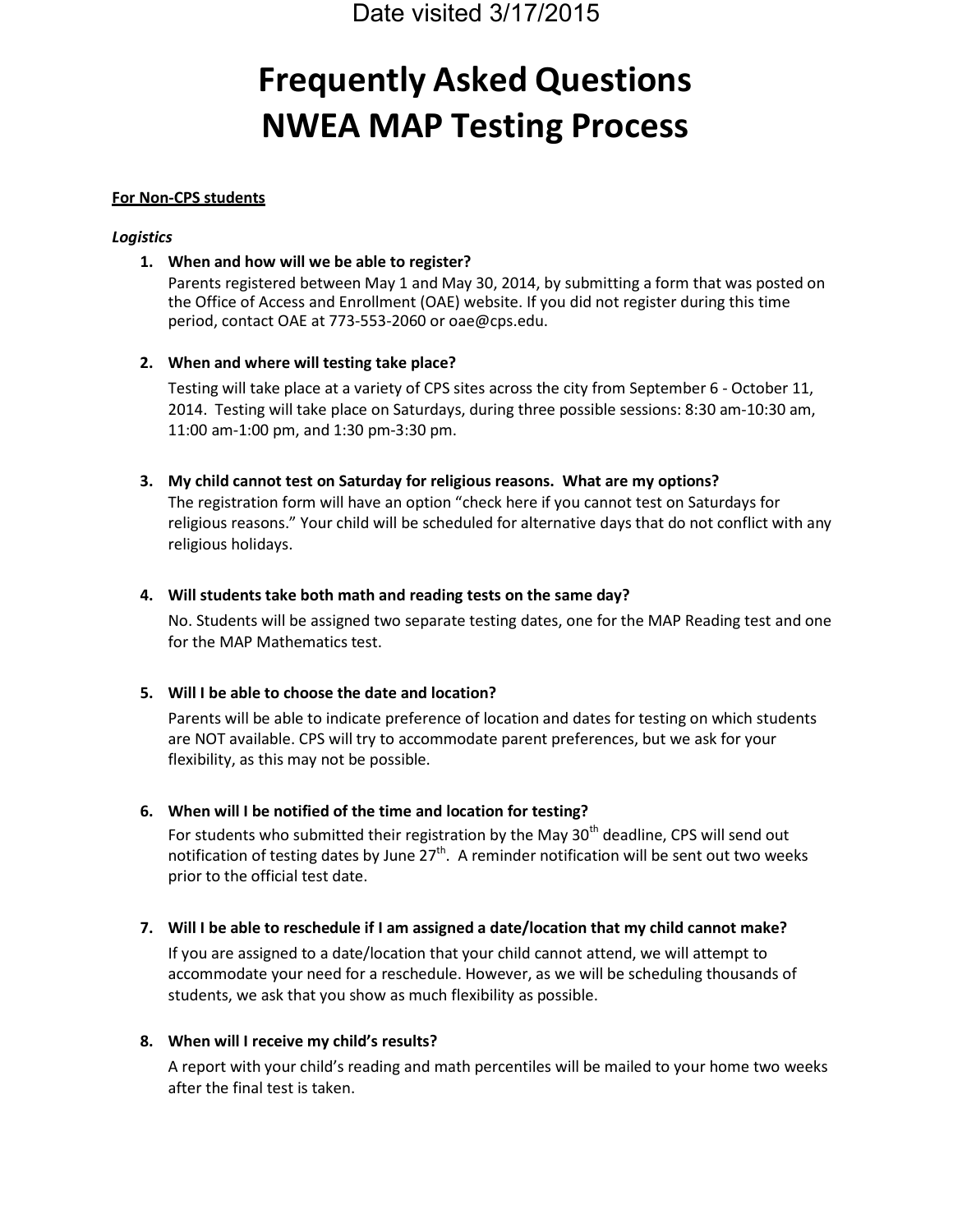### *Policy*

**9. Does my child have to take the NWEA MAP test if he/she wants to apply to IB High Schools, Magnet High Schools, Military Academies, or CTE Selective Academies?**

Yes. The NWEA MAP will be the assessment used to determine eligibility for these schools, as well as Selective Enrollment Schools.

# **10. Does my child take the NWEA MAP test if he/she is applying to Selective Enrollment Elementary Schools for grades 5, 6, 7, or 8?**

Yes. The NWEA MAP will be the assessment used to determine eligibility for Selective Enrollment Elementary Schools (i.e., Regional Gifted Centers, Classical Schools, Academic Centers, and International Gifted Programs).

# **11. Does my child have to take the NWEA again in the fall with CPS if my child's school already uses NWEA?**

Yes. Only NWEA MAP scores from a fall CPS test administration will be allowed for use in selective applications. This ensures uniform testing environments for all students.

### **12. If my child has an extreme illness on the scheduled fall test date, will my child be allowed to retest?**

Students who are extremely ill on the Saturday test date should not come to the testing center and should call the Office of Access and Enrollment on the following Monday at (773) 553-2060, to schedule an alternative test date. Additionally, if a student gets sick during the exam, the student will be excused from the test and allowed to reschedule.

### **13. Will my child test on a tablet or laptop/desktop?**

Non-CPS students will test on hard wired or wireless laptops or desktops. All computers will have a mouse for easy navigation.

### **14. Why was the change made from ISAT (SAT-10) to NWEA?**

Historically, CPS students have used the ISAT, the Illinois State Board of Education test that all Illinois public schools take, as the qualifier for Selective Enrollment tests and eligibility for other schools and programs. As of 2014, CPS students were not able to use the ISAT because the SAT-10 percentiles were no longer included in the test (you can read about the changes here: http://isbe.net/assessment/isat.htm). As a result of these changes, CPS needed to find an alternative measure. In 2013, CPS adopted the NWEA MAP as a rigorous, Common Core-aligned measure of student skill that results in a nationally normed percentile. This was the best option for CPS to adopt as a qualifying exam. Previously, CPS had allowed private/parochial schools to submit test scores from standardized tests comparable to the ISAT. However, because the NWEA MAP test is so different from other standardized tests, CPS sought an equitable admissions process for all Chicago students interested in applying to the District's schools with academic requirements.

### *Testing Accommodations*

### **15. My child has an IEP or 504 Plan. Will his/her accommodations be honored?**

Applicable test accommodations described in Section 10 (c) of the student's Individualized Education Program (IEP) or 504 Plan will be made available. For example, if a child has a fine motor impairment and cannot click on the correct answer choices, and his/her IEP requires that a scribe assist with completing the test, a CPS staff member will be available during the NWEA to serve as a scribe.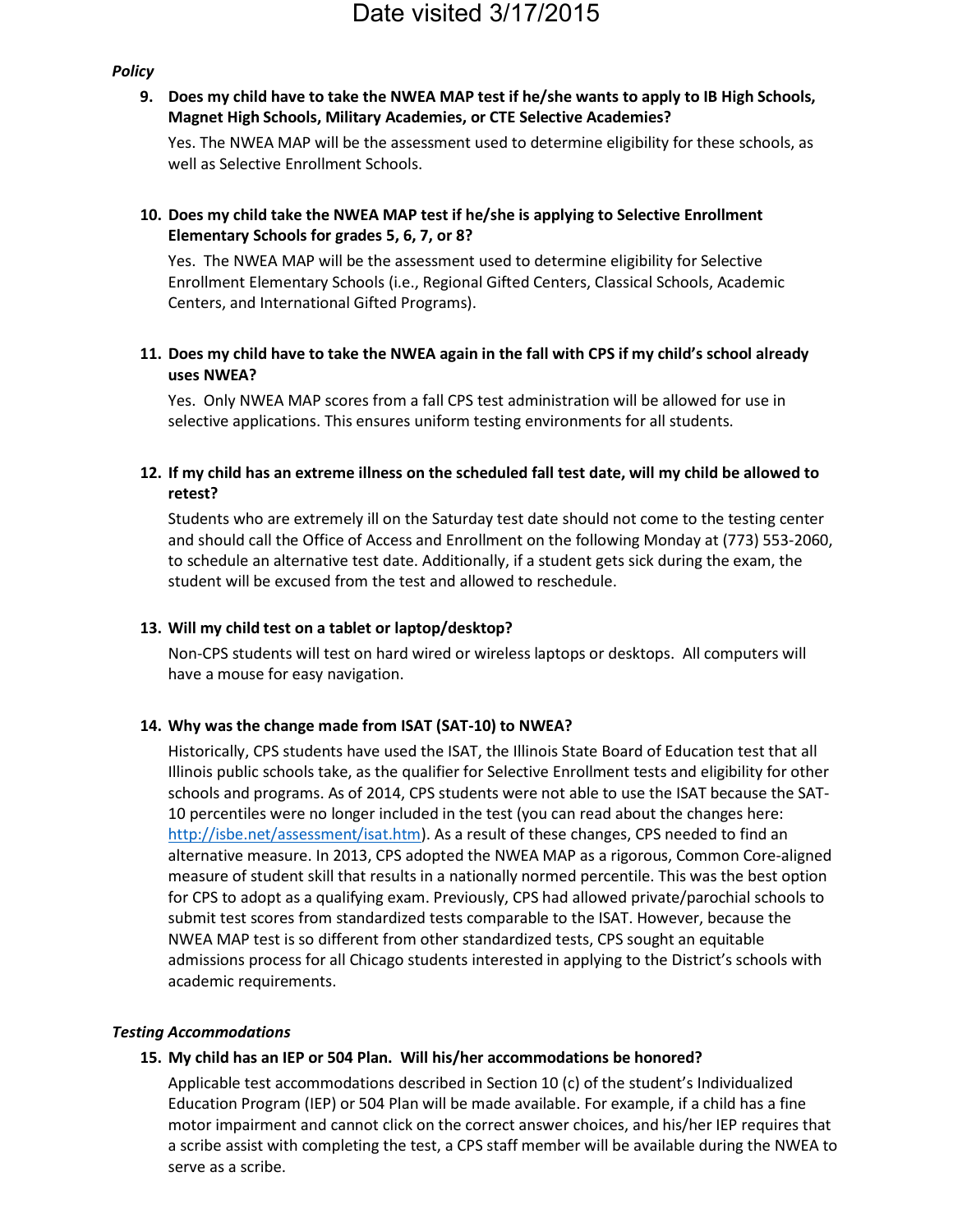Please be aware that only certain accommodations are available for the MAP test due to its specific nature. For instance, external, handheld calculators are not allowed; instead, when a calculator is permitted, it will appear on the computer screen as an embedded feature of the test.

### **16. My child may need extra time to test. Is this allowed?**

All NWEA MAP assessments are designed to be untimed for all students.

### *NWEA Test and Features*

### **17. How does the test work?**

The NWEA MAP assessments are adaptive achievement tests in mathematics and reading that are taken on a computer. The difficulty of a test is adjusted to the student's performance so each student sees different test questions. The difficulty of each question is based on how well the student has answered the questions up to that point. As the student answers correctly, the questions become more difficult. If the student answers incorrectly, the questions become easier.

### **18. What content is covered?**

Components for the MAP Reading test include vocabulary, long passage, short passage, fiction and non-fiction. Components of the MAP Mathematics test include algebra, geometry, measurement, data analysis and probability and numbers and operations.

### **19. How long does the test take?**

The NWEA MAP Mathematics test is roughly 52 items in length. The NWEA MAP Reading test is roughly 42 items in length. Although the tests are untimed, it usually takes students about an hour to complete each subject.

## **20. How can my child prepare for the NWEA? Should I invest in test preparation classes/ resources?**

Preparing for the NWEA MAP test is achieved through strong, Common Core-based, academic instruction and by managing student expectations.

The NWEA MAP test is adaptive and builds a custom test for each student taking it. The NWEA MAP item bank aligns with the Common Core State Standards and expands the breadth of goal areas. Success on this assessment is directly impacted by high-quality classroom instruction and educational standards. *Investing in test preparation classes/resources will not prepare a student to take this type of assessment.*

Parents can help their student prepare for this assessment by sharing information about the nature of the assessment and by working with students on focus and concentration for extended reading and math activities. The MAP Parent ToolKit is an excellent resource for understanding these assessments and includes additional guidance on the types of activities students can do at home to prepare. Additionally, students can sample the test using the MAP Test-Warm-ups.

### **21. Does CPS recommend a particular test prep company?**

Chicago Public Schools does **NOT** recommend, endorse or sponsor **ANY** test preparation courses, study guides, or sample questions for the NWEA MAP or for the Selective Enrollment High Schools testing process.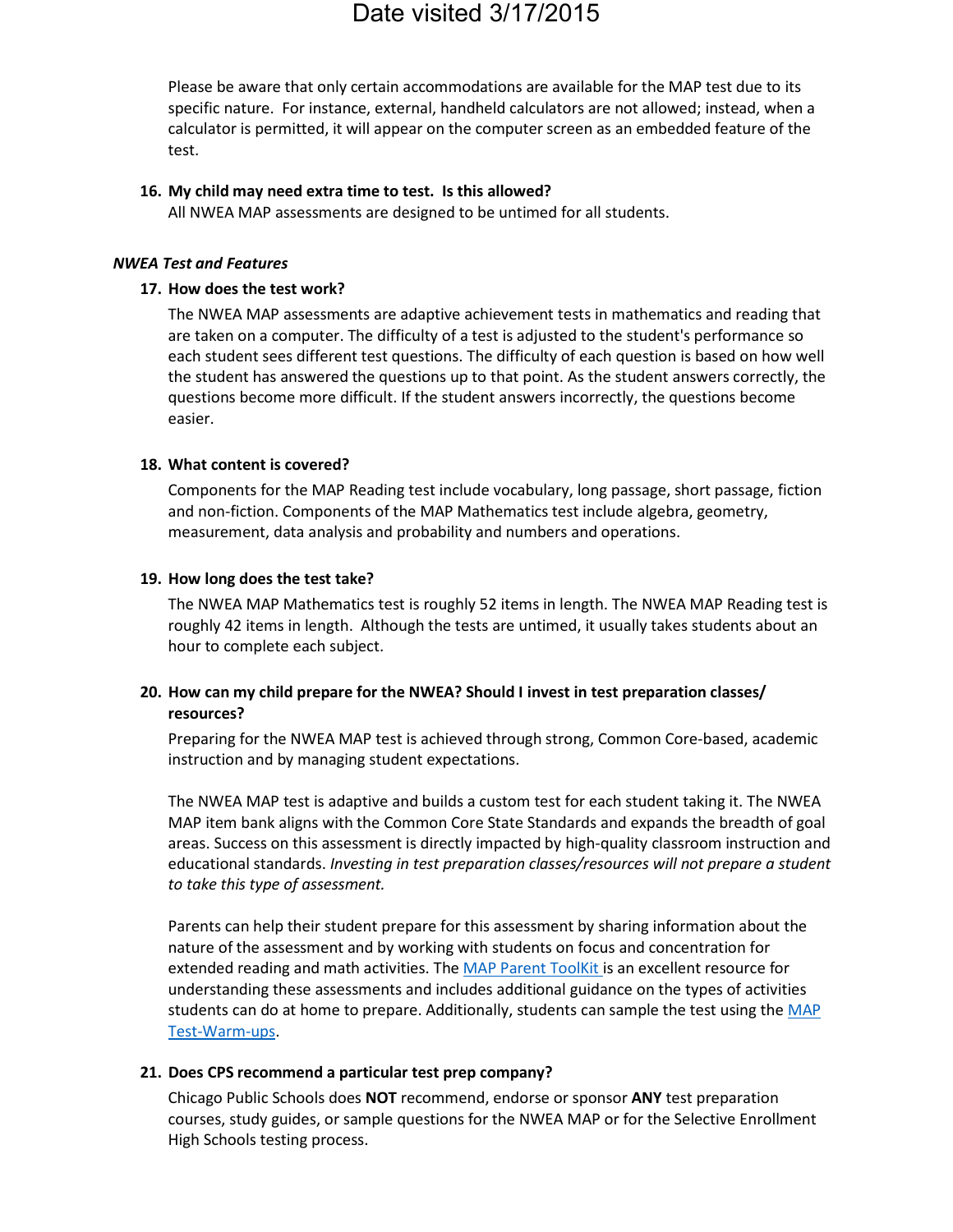The MAP test is an adaptive test with thousands of test items. As a result, students are unlikely to see the same items as other students. Most students have no problem adjusting to the computerized, adaptive format of the test. However, using the sample items and tool kit recommended above will help your child understand the difference between a traditional pencil paper test and an adaptive test to best prepare them for the test.

The admissions exam used for the Selective Enrollment High Schools is designed to assess your child's academic capabilities or reasoning and thinking skills. The Office of Access and Enrollment has not seen any direct correlation between student acceptance rates in Selective Enrollment High Schools and their participation courses offered by test preparation companies. Further, the Office of Access and Enrollment receives feedback each year from parents whose children participated in a test preparation course and were not selected for any of their school choices.

### *Technology*

**22. How can students best prepare for navigating the test: understanding where to click, understanding how to scroll through passages, and understanding how to use embedded test features?**

Several resources are available to help students understand the test experience. Students can take a sample test using the *MAP Test-Warm-ups* as well as watch a video that explains test features. The *MAP Student Powerpoint Presentation* gives a good overview of the testing experience. The MAP discussion points will also help students prepare for testing.

### **23. Can a test be paused if a child needs to go to the bathroom or needs a break?**

Yes, the proctor can pause the test at any time during the test session for breaks.

### **24. What will happen if there is some type of technical problem like a glitch with the internet connection or a power outage?**

Occasionally, events occur during online testing that interrupt a student's workstation. The NWEA platform is designed to allow for unexpected occurrences without impacting the accuracy of test results. In cases where a proctor is unable to 'pause' or 'suspend' a student's test, such as power outages, NWEA platform glitches, and testing device malfunctions, student data will not be lost. Once the issues are resolved and the student can log back on to the test, they will begin at the point where they left off.

## **25. If CPS students take the test in the spring, and private/parochial school students take the test in the fall, how can you compare those scores? Is my child at a disadvantage?**

Students who test in the spring will be compared against spring norms to derive a percentile. In other words, spring testers will have percentiles that are representative only of how students rank against other spring NWEA testers nationally. Students who test in the fall will only be compared to other students who tested on NWEA in the fall. This allows for fair comparison of scores. For more on NWEA's national norming sample that is used to derive the percentile scores, click here: http://www.nwea.org/node/11788. For general information on what percentiles represent, click here: http://www.nwea.org/node/4925 or here: http://www.teachersandfamilies.com/open/parent/scores2.cfm.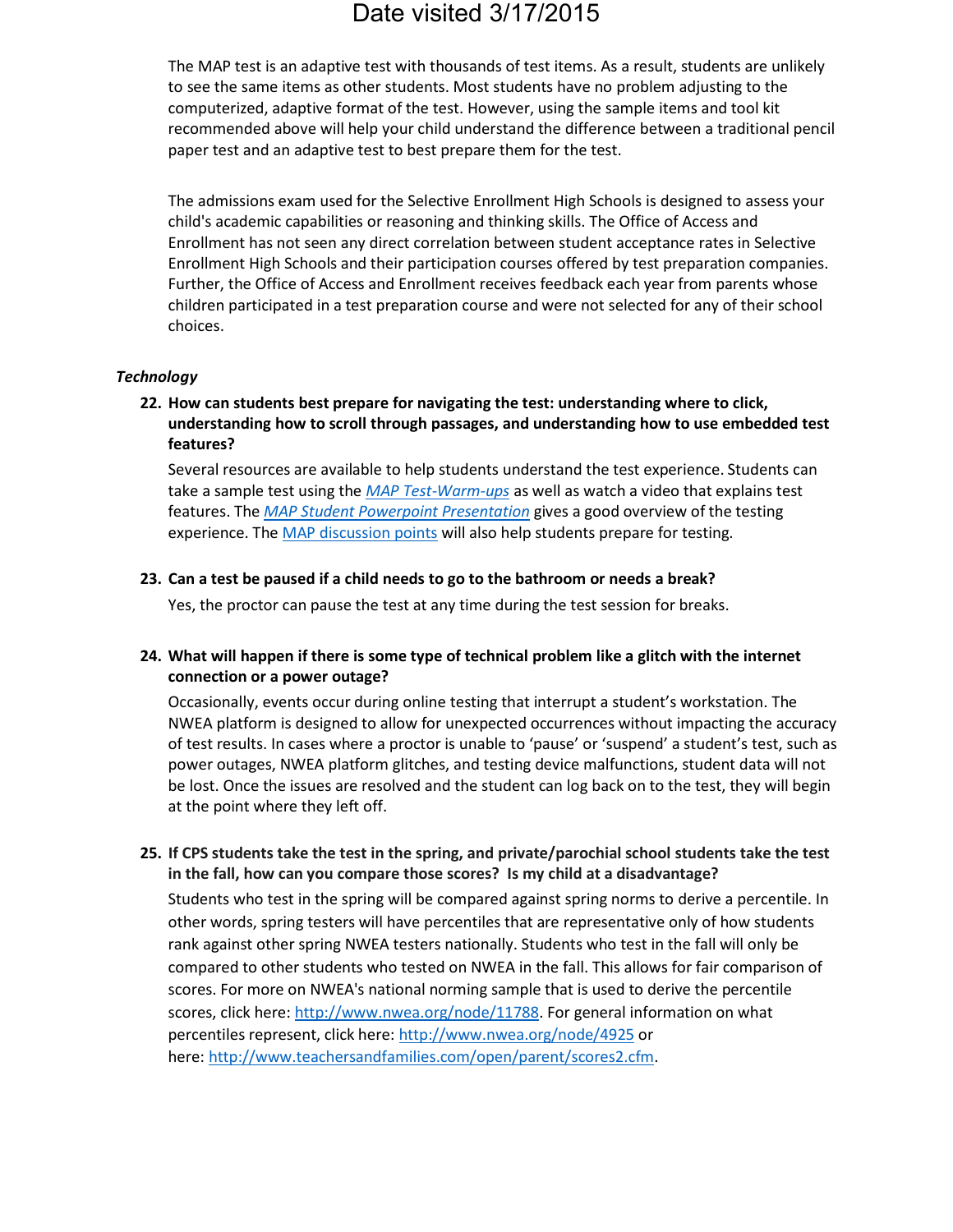### **For CPS Students**

### *Policy*

### **1. Why was the change made from ISAT (SAT-10) to NWEA?**

Historically, CPS students have used the ISAT, the Illinois State Board of Education test that all Illinois public schools take, as the qualifier for Selective Enrollment tests and eligibility for other schools and programs. As of 2014, CPS students were not able to use the ISAT because the SAT-

10 percentiles were no longer included in the test (you can read about the changes here: http://isbe.net/assessment/isat.htm). As a result of these changes, CPS needed to find an alternative measure. In 2013, CPS adopted the NWEA MAP as a rigorous, Common Corealigned measure of student skill that results in a nationally normed percentile. This was the best option for CPS to adopt as a qualifying exam.

**2. If my child has an extreme illness on the scheduled spring or fall test date, will my child be allowed to retest?**

Students who are extremely ill on the test date should not be tested and the student's school should schedule them for an alternative test date.

# *Testing*

### *Accommodations*

### **3. My child has an IEP or 504 Plan. Will his/her accommodations be honored?**

Applicable test accommodations described in Section 10 (c) of the student's Individualized Education Program (IEP) or 504 Plan will be made available. For example, if a child has a fine motor impairment and cannot click on the correct answer choices, and his/her IEP requires that a scribe assist with completing the test, a CPS staff member will be available during the NWEA to serve as a scribe.

Please be aware that only certain accommodations are available for the MAP test due to its specific nature. For instance, external, handheld calculators are not allowed; instead, when a calculator is permitted, it will appear on the computer screen as an embedded feature of the test.

### **4. My child may need extra time to test. Is this allowed?**

All NWEA MAP assessments are designed to be untimed for all students.

### *NWEA Test and Features*

### **5. How does the test work?**

The NWEA MAP assessments are adaptive achievement tests in mathematics and reading that are taken on a computer. The difficulty of a test is adjusted to the student's performance so each student sees different test questions. The difficulty of each question is based on how well the student has answered the questions up to that point. As the student answers correctly, the questions become more difficult. If the student answers incorrectly, the questions become easier.

### **6. What content is covered?**

Components for the MAP Reading test include vocabulary, long passage, short passage, fiction and non-fiction. Components of the MAP Mathematics test include algebra, geometry, measurement, data analysis and probability and numbers and operations.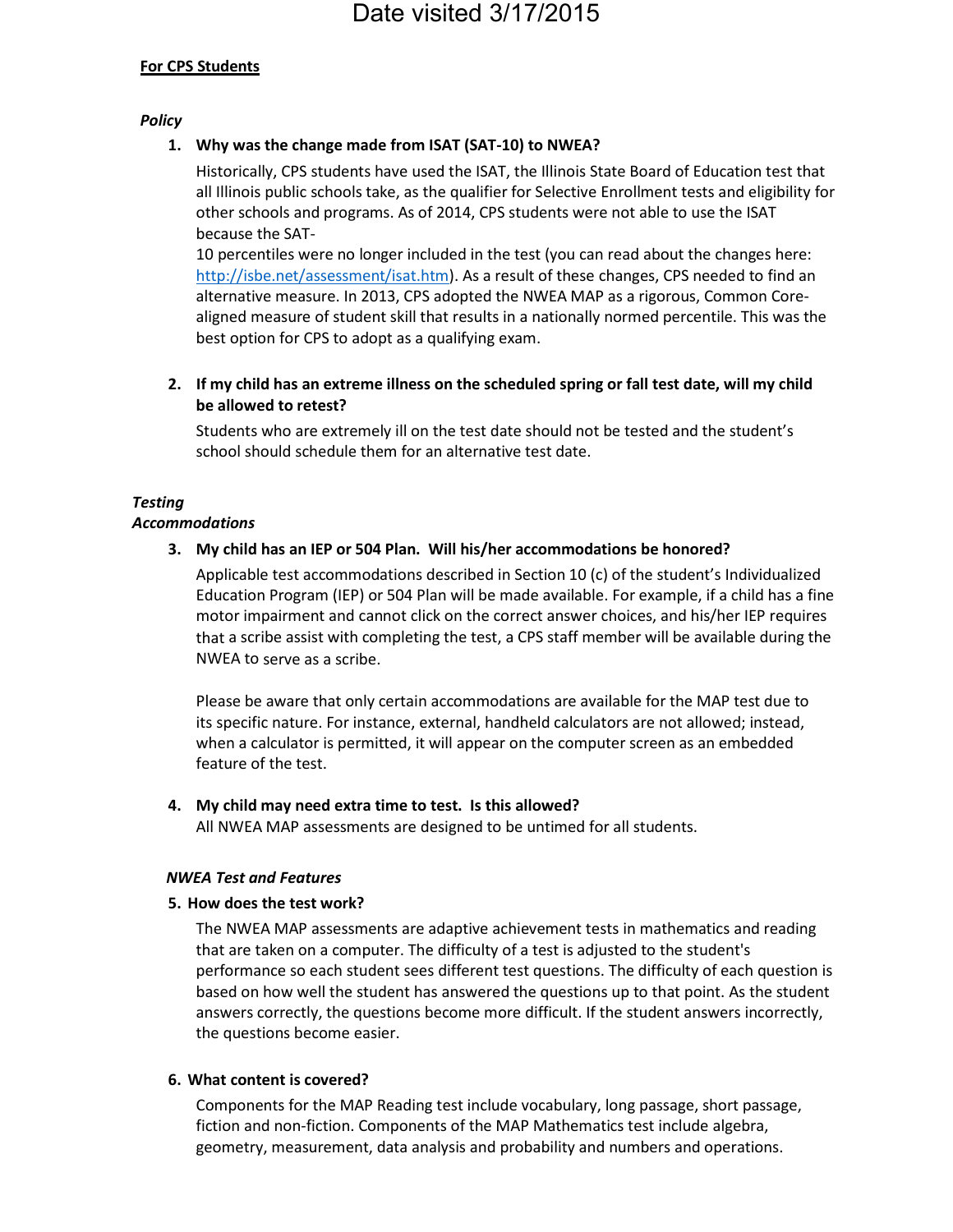### **7. How long does the test take?**

The NWEA MAP Mathematics test is roughly 52 items in length. The NWEA MAP Reading test is roughly 42 items in length. Although the tests are untimed, it usually takes students about an hour to complete each subject.

### **8. How can my child prepare for the NWEA? Should I invest in test preparation classes/ resources?**

Preparing for the NWEA MAP test is achieved through strong, Common Core-based, academic instruction and by managing student expectations.

The NWEA MAP test is adaptive and builds a custom test for each student taking it. The NWEA MAP item bank aligns with the Common Core State Standards and expands the breadth of goal areas. Success on this assessment is directly impacted by high-quality classroom instruction and educational standards. *Investing in test preparation classes/resources will not prepare a student to take this type of assessment.*

Parents can help their student prepare for this assessment by sharing information about the nature of the assessment and by working with students on focus and concentration for extended reading and math activities. The MAP Parent ToolKit is an excellent resource for understanding these assessments and includes additional guidance on the types of activities

students can do at home to prepare. Additionally, students can sample the test using the MAP Test-Warm-ups.

#### **9. Does CPS recommend a particular test prep company?**

Chicago Public Schools does **NOT** recommend, endorse or sponsor **ANY** test preparation courses, study guides, or sample questions for the NWEA MAP or for the Selective Enrollment High Schools testing process.

The MAP test is an adaptive test with thousands of test items. As a result, students are unlikely to see the same items as other students. Most students have no problem adjusting to the computerized, adaptive format of the test. However, using the sample items and tool kit recommended above will help your child understand the difference between a traditional pencil paper test and an adaptive test to best prepare them for the test.

The admissions exam used for the Selective Enrollment High Schools is designed to assess your child's academic capabilities or reasoning and thinking skills. The Office of Access and Enrollment has not seen any direct correlation between student acceptance rates in Selective Enrollment High Schools and their participation courses offered by test preparation companies. Further, the Office of Access and Enrollment receives feedback each year from parents whose children participated in a test preparation course and were not selected for any of their school choices.

**10. If CPS students take the test in the spring, and private school students take the test in the fall, how can you compare those scores? Is my child at a disadvantage?**

Students who test in the spring will be compared against spring norms to derive a percentile. In other words, spring testers will have percentiles that are representative only of how students rank against other spring NWEA testers nationally. Students who test in the fall will only be compared to students nationally who tested on NWEA in the fall. This allows for fair comparison of scores. For more on NWEA's national norming sample that was used to derive the percentile scores, click here: http://www.nwea.org/node/11788. For general